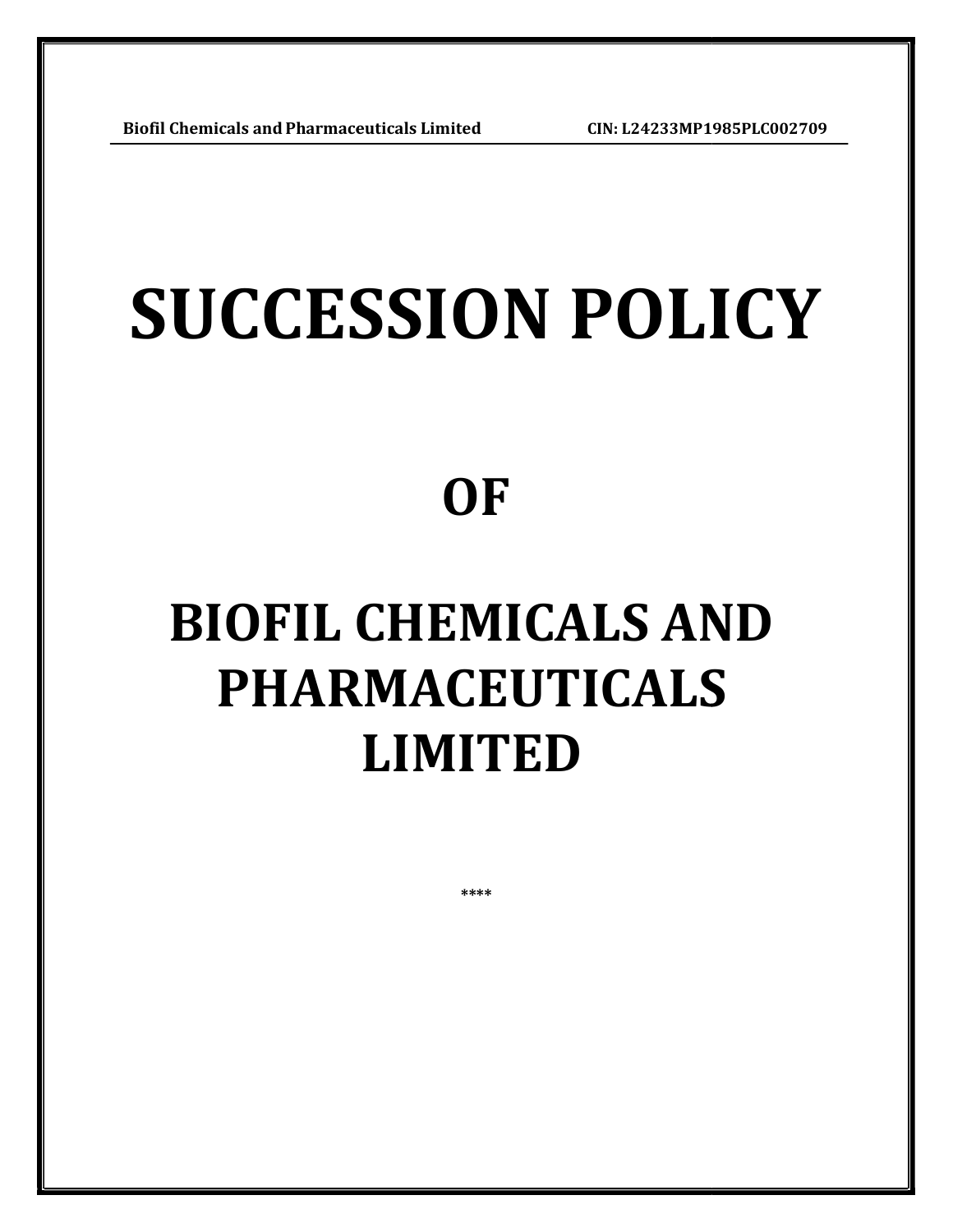#### SUCCESSION POLICY FOR APPOINTMENTS TO THE BOARD AND SENIOR MANAGEMENT

#### 1. BACKGROUND:

The Securities and Exchange Board of India ("SEBI") issued the SEBI (Listing Obligations and Disclosure Requirements) Regulations, 2015 (hereinafter referred to as the 'LODR Regulations') on September 02, 2015, effective from December 01, 2015, with an aim to consolidate and streamline the provisions of existing listing agreements thereby ensuring better enforceability.

Regulation 17(4) of the LODR Regulations, inter alia, reads, the Board of Directors of the listed entity shall satisfy itself that plans are in place for orderly succession for appointment to the Board of Directors and senior management.

#### 2. OBJECTIVE

The objective of this Policy is to make a plan for orderly succession for appointment to the Board and Senior Management.

#### 3. DEFINITIONS

- i. "Nomination and Remuneration Committee" means the Committee of the Board constituted/re-constituted, from time to time, under the provisions of Regulation 19 of the LODR Regulations, 2015 read with Section 178 of the Companies Act, 2013, as in force.
- ii. "Board of Directors" or "Board" means the Board of Directors of Biofil Chemicals and Pharmaceuticals Limited as constituted/re-constituted, from time to time.
- iii. "Company" means Biofil Chemicals and Pharmaceuticals Limited.
- iv. "Policy" or "this Policy" means Succession Policy.
- v. "Senior Management" means personnel of the Company who are members of its core management team excluding Board of Directors. Normally, this would comprise all members of management one level below the executive directors, including all functional heads.

#### 4. PROCEDURE

- i. Board & KMP Level Appointments: The Nomination and Remuneration Committee (NRC Committee) of the Company shall identify suitable persons from amongst the existing top management personnel or from the outside to fill up the vacancy at the Board  $\&$ KMP level. The appointment of the person at the Board & KMP level shall be in accordance with the applicable provisions of the Companies Act, 2013, read with terms of Corporate Governance as may be amended from time to time, and other laws as applicable to the Company.
- ii. Senior Management Level Appointment: The vacancy at Senior Management level shall be filled up by the Executive Directors in line with the internal policy adopted by the management, keeping in view the organization's mission, vision, values, goals and objectives.